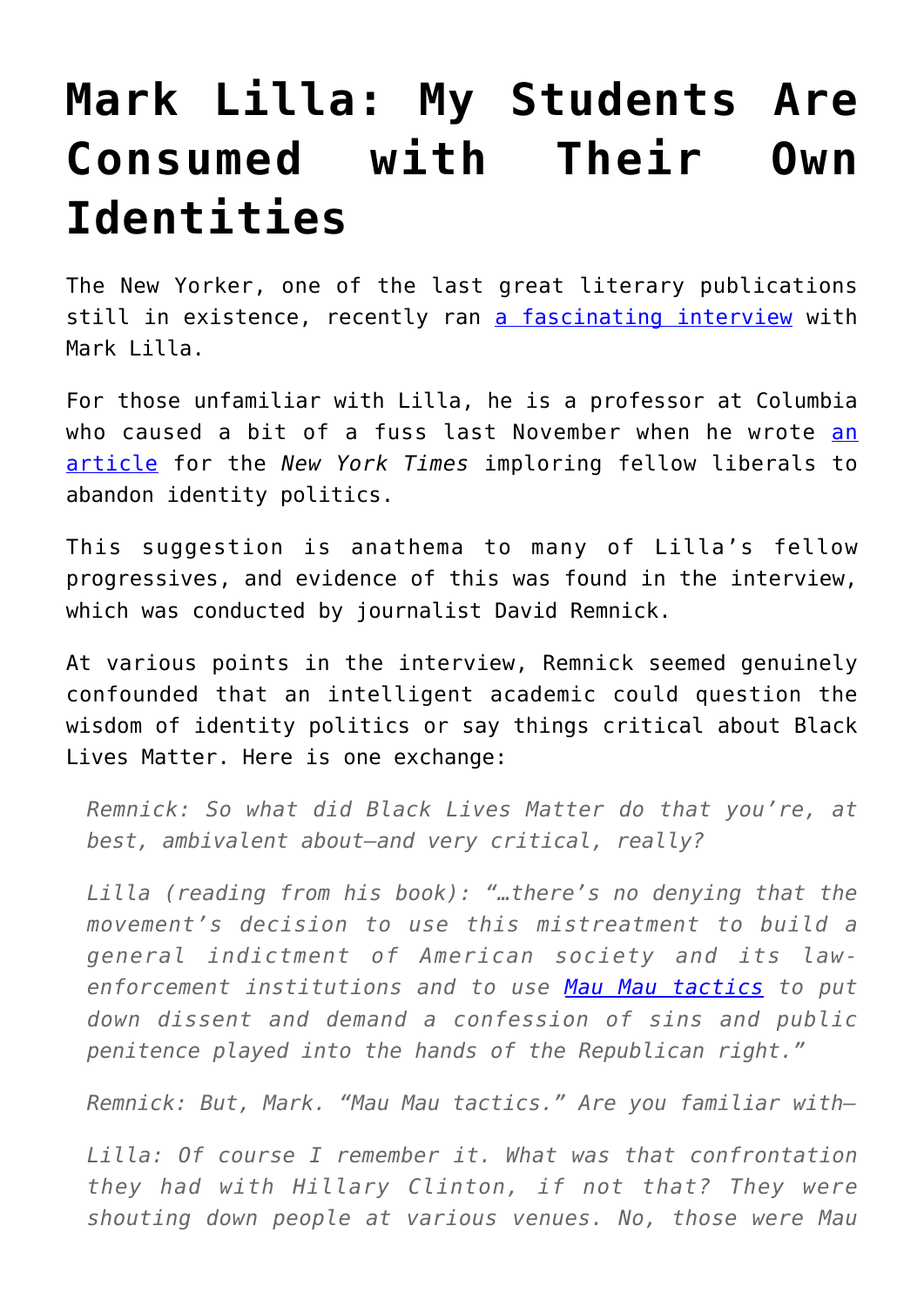*Mau tactics, sure.*

*Remnick: You're comfortable with that phrase?*

*Lilla: Sure…* 

To be clear, Lilla says he's against identity politics simply because they don't work. Republicans have made historic gains in the last eight, and Lilla says those gains stem directly from the Democratic Party's reliance on identity. (Remnick, on the other hand, seems to think Democrats just have to get better at employing identity politics.)

Lilla's arguments of utility notwithstanding, one senses that his aversion to identity politics is not based solely on pragmatism.

At one point Remnick suggests the whole identity politics phenomenon has been cooked up by Steven Bannon and Fox News, who blow these isolated instances out of proportion. Remnick asks Lilla what he sees from students on campus. Here is how he responded to Remnick's question:

*"I teach "Homer to Virginia Woolf" to eighteen-year-olds. If I don't send out signals that we're going to talk about identity, they don't. We talk about the books. But I see them after they go out, after their first year, and I can see that many of them get absorbed in this. They come into my office, and I just listen to them. I don't argue with them. …*

*What I see, essentially, is that, to the extent that they are political, their political interest is circumscribed by either how they see their own identity or what they think identity issues are. I'm struck by the lack of interest in military affairs, class structure, economics that's not economics in order to get into business school. There's a lack of interest in American religion. All of these subjects that might help you understand the country in a richer way.*